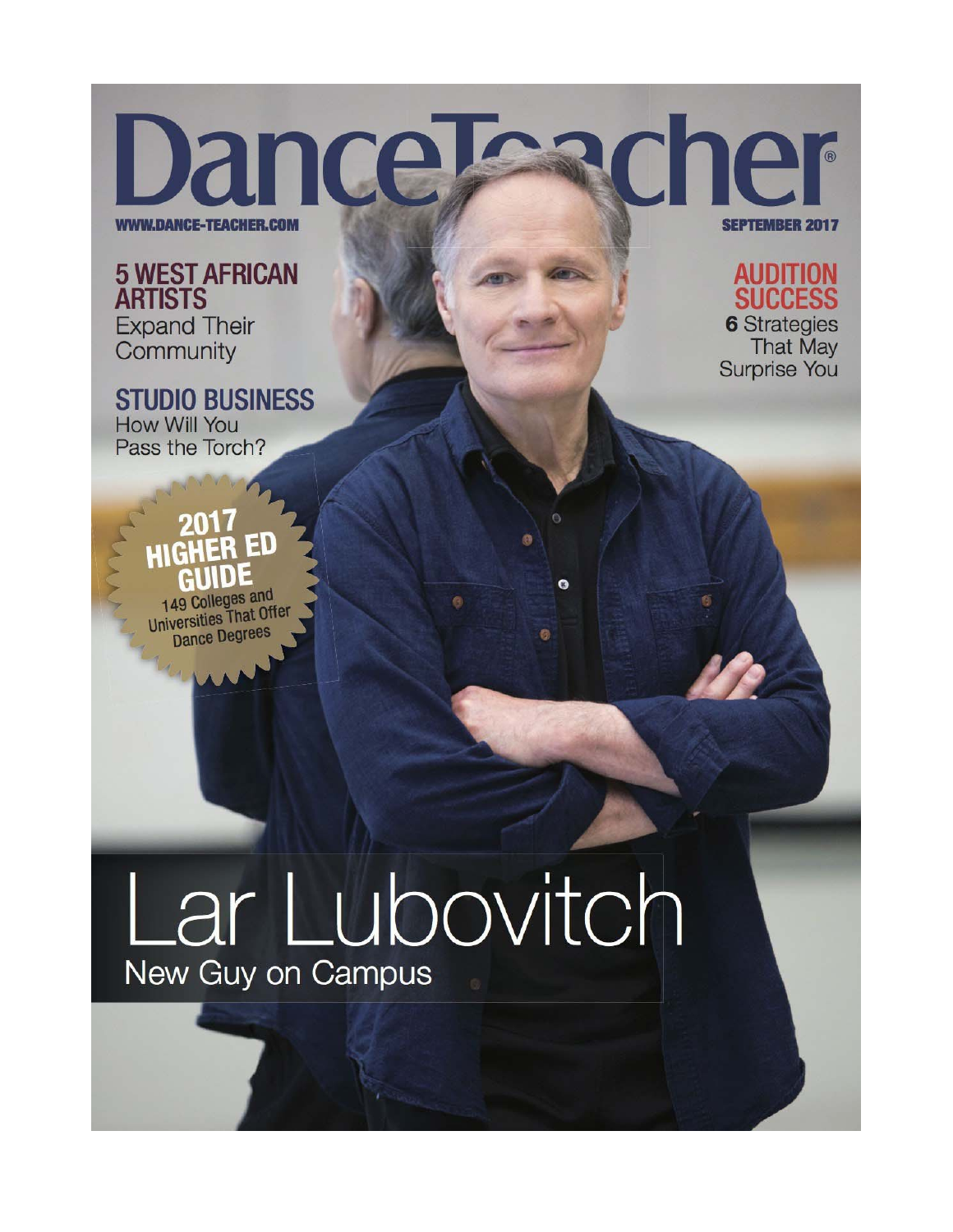# **DanceTeacher®**

#### **Joseph Carman** Sep. 14, 2017 09:22AM EST

## **Celebrated Choreographer Lar Lubovitch Becomes a Professor at UCI**

Photo by Rose Eichenbaum



Photo by Rose Eichenbaum

In one of the expansive, sunlit dance studios at the University of California, Irvine, Lar Lubovitch throws out some nuggets of wisdom about the movement quality he seeks. "If you're not breathing, the dynamics are flat," he says. "You can't capture my interest if it's a flat line." He particularly insists on the play of tension and release his choreography demands, how the energy emanates from the coiling of the spine: "You're just getting into poses, instead of a spiral so extreme it has to unspiral."

In July 2016, the university bestowed the title of Distinguished Professor on Lubovitch. At 74, the celebrated choreographer still possesses the deftness to demonstrate some of his steps, although he relies on former Lubovitch company dancer Katarzyna Skarpetowska, now a répétiteur, to fully flesh out the dance phrases for the 25 students in class. They're learning a solo called "Pardon my Affection," from *Thus is All,* a ballet he created for the Royal Danish Ballet in 1998.

Previously, Lubovitch's experience at the higher education level had been setting works on The Julliard School Dance Division and other university dance departments. But what compels him to teach at this stage of his career? Check out this slideshow of images of Lubovitch in the classroom to learn why he's going back to school.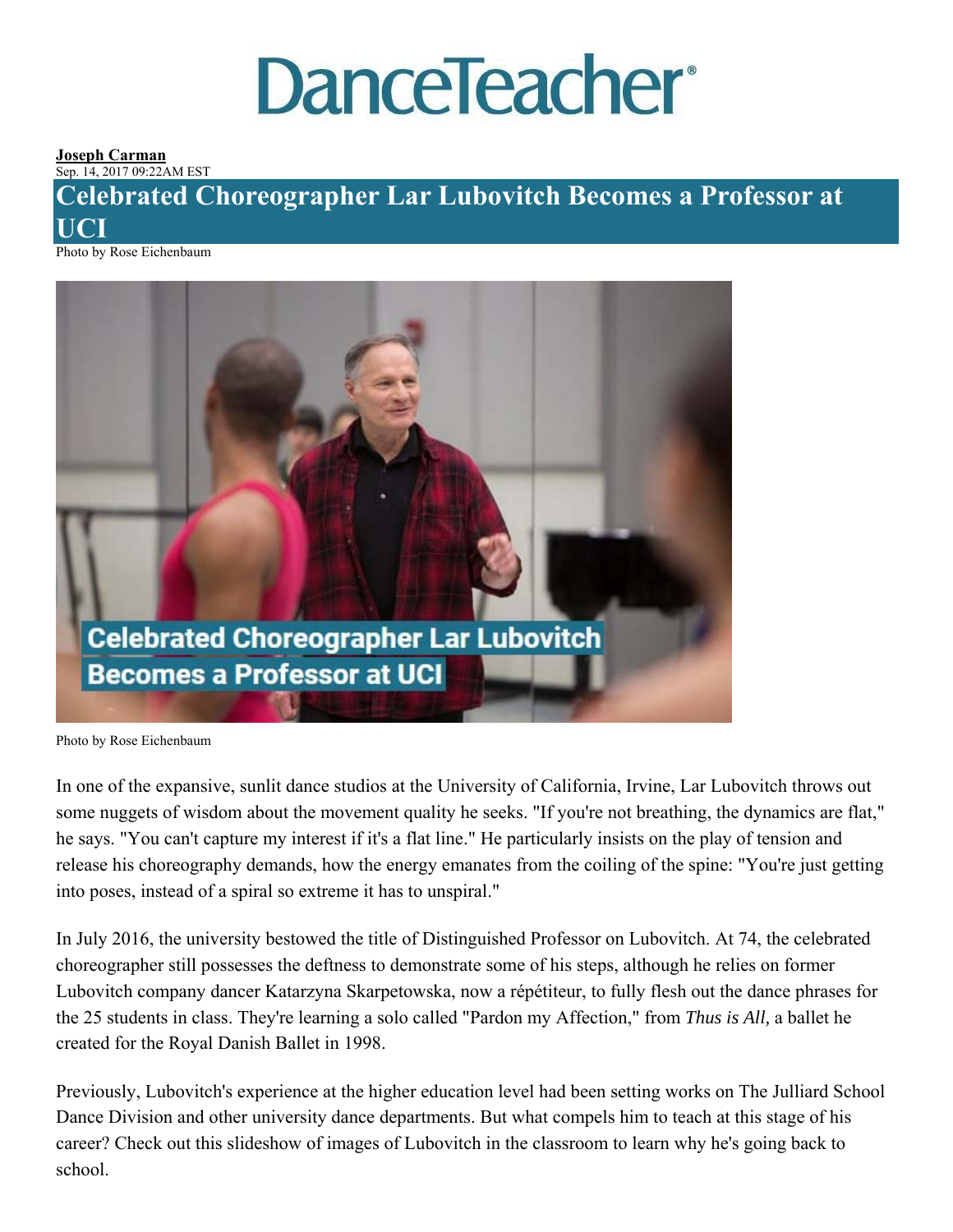## **Approaching Act III**



In July 2016, the University of California, Irvine, bestowed the title of Distinguished Professor on Lubovitch. "My body is kind of quitting," he says. "This [position] walked toward me just when I was looking for my third or maybe fourth act. I'm trying to figure out my relationship to dance from this point forward. When they asked me to teach, I even said that means coaching, not teaching in an academic sense. I speak of movement, coach people and inform young dancers about what is required to do it."

## **The Study of Lubovitch**



Lisa Naugle**,** chair of UCI's dance department, had wanted to recruit Lubovitch for years. "At this point in his life he has so much experience to offer," she says. "His work is enormous in detail, precision and musicality, and he can coach—one of his best skills is helping dancers become outstanding dancers. He can bring so much in terms of research—his repertory that the students can be exposed to and what he can give to the students technically and artistically. He's an enormously generous person."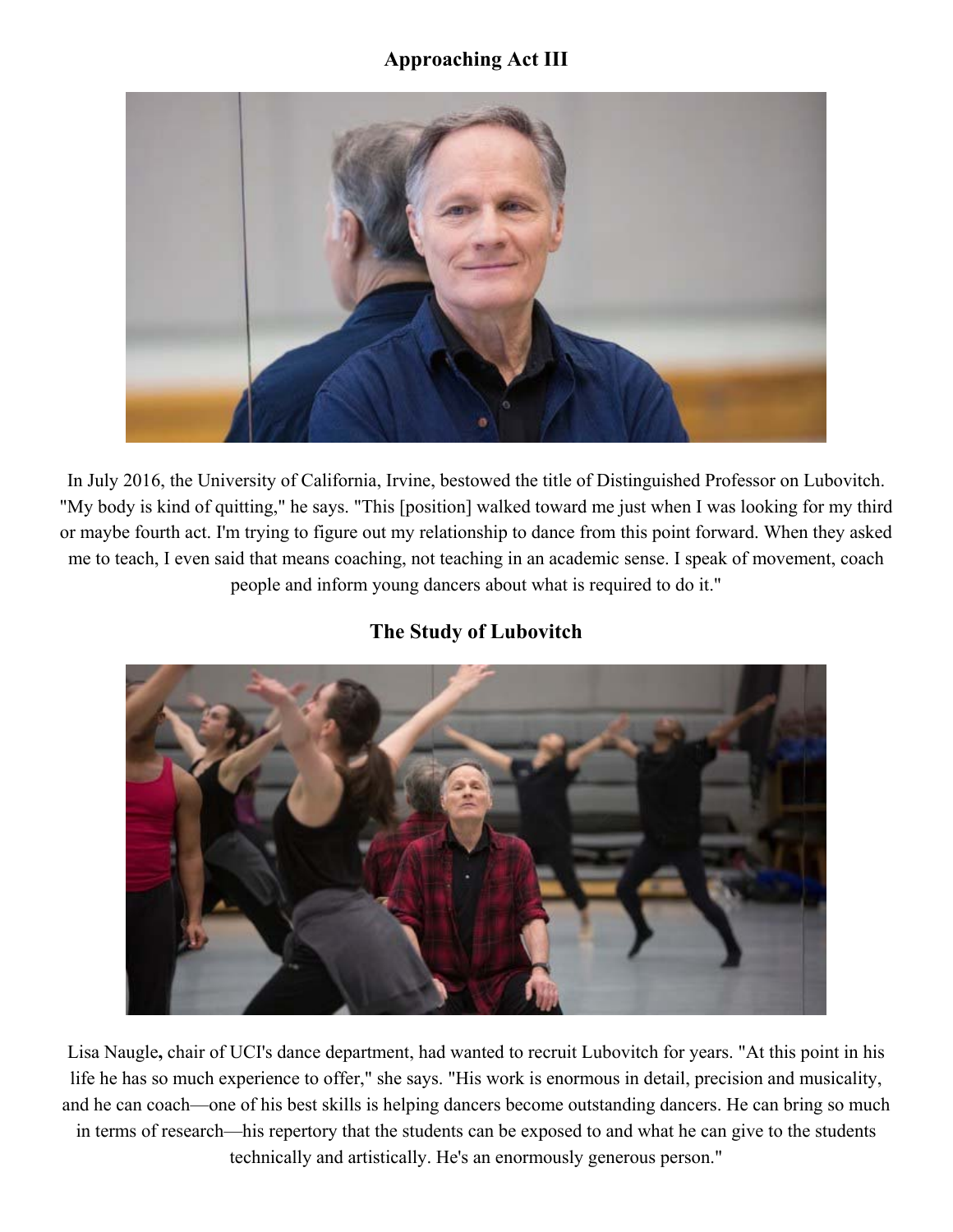### **Distance Learning**



Lubovitch will use the research grant availed to him by the professorship to stretch the methods of teaching and analyzing dance in unconventional ways outside of the classroom. This fall, in conjunction with Seán Curran, dance department chair at NYU's Tisch School for the Arts, he plans to produce a series of cyber lecture/concerts called the *Heart of Dance,* showcasing major New York City–based dance companies. "I felt like, more than anything, the dancers need to see more real dance," Lubovitch explains. "It's one thing to be in a classroom talking about dance, but seeing is everything and is really the way to learn what dance is."





For the UCI graduate students, Lubovitch concentrates on choreography and composition. "I try to inform them about what choreography is and the chains of dance that have evolved to get us here to this moment," he says. "I try to give them as much information as I can so their work will be informed. I give some assignments, but I don't feel it's my objective, nor is it even interesting to me, to criticize their work. I don't let anyone tell me how to choreograph, either." Photo of UCI students performing Lubovitch's *The Legend of Ten* in February.